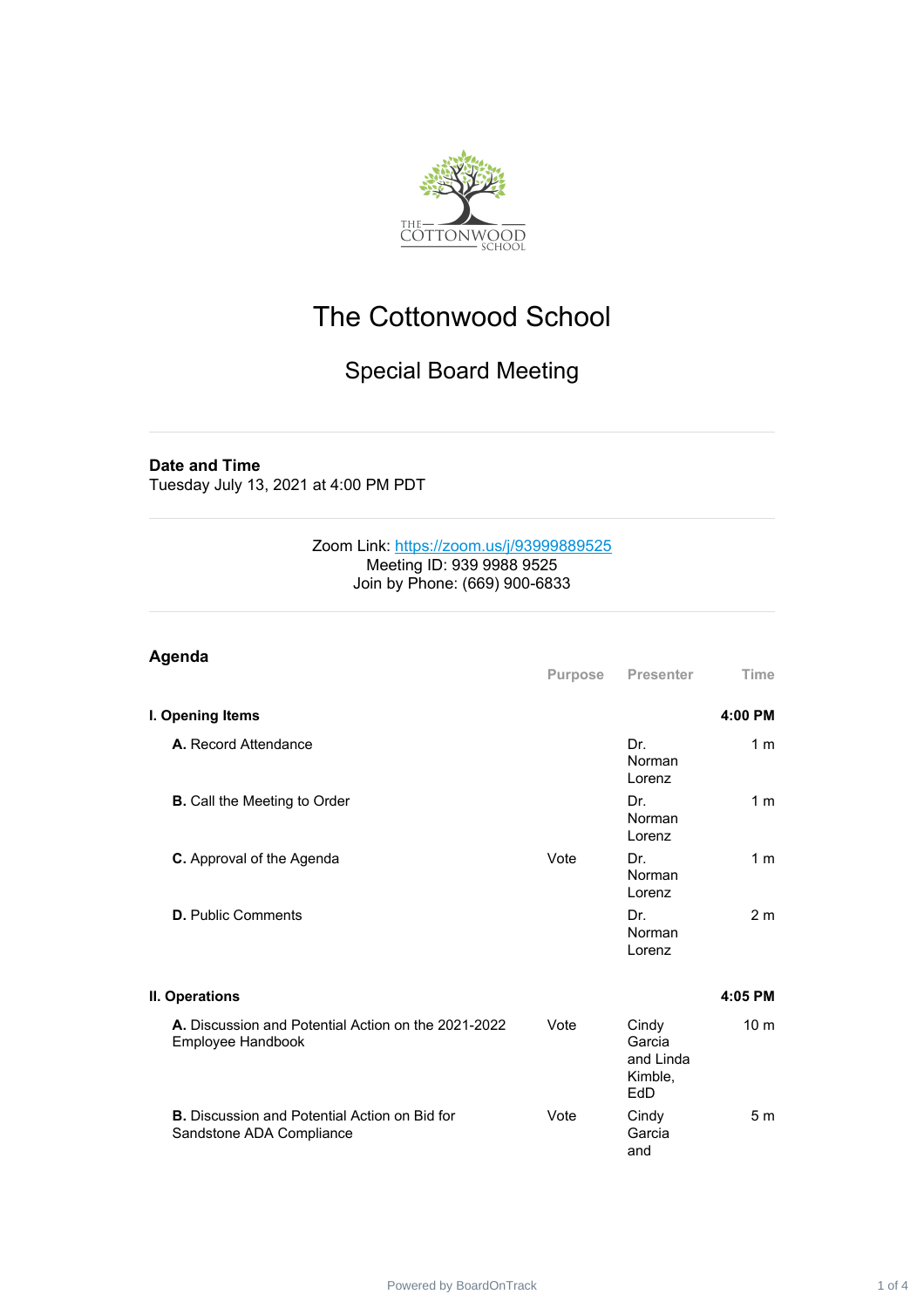|                                                                   | <b>Purpose</b> | <b>Presenter</b><br>Jodiann<br>Beeson | Time           |
|-------------------------------------------------------------------|----------------|---------------------------------------|----------------|
| III. Closing Items                                                |                |                                       | 4:20 PM        |
| A. Board of Directors Comments & Requests                         | <b>Discuss</b> | Dr.<br>Norman<br>Lorenz               | 2 <sub>m</sub> |
| <b>B.</b> Announcement of Next Regular Scheduled Board<br>Meeting | <b>FYI</b>     | Dr.<br>Norman<br>Lorenz               | 1 <sub>m</sub> |
| July 27, 2021                                                     |                |                                       |                |
| • Closed Session at 6:00 pm<br>• Open Session at 7:00 pm          |                |                                       |                |
| C. Adjourn Meeting                                                | Vote           | Dr.<br>Norman<br>Lorenz               |                |

Public comment rules: Members of the public may address the Board on agenda or nonagenda items through the teleconference platform, Zoom. Zoom does not require the members of the public to have an account or login. Please either utilize the chat option to communicate with the administrative team your desire to address the board or simply communicate orally your desire to address the board when the board asks for public comments. Members of the public are permitted to comment on both non-agenda item matters and agenda item matters when public comment is called. Speakers may be called in the order that requests are received. We ask that comments are limited to 2 minutes each, with no more than 15 minutes per single topic so that as many people as possible may be heard. If a member of the public utilizes a translator to address the board, those individuals are allotted 4 minutes each. If the board utilizes simultaneous translation equipment in a manner that allows the board to hear the translated public testimony simultaneously, those individuals are allotted 2 minutes each. By law, the Board is allowed to take action only on items on the agenda. The Board may, at its discretion, refer a matter to school staff or calendar the issue for future discussion.

Note: The Governing Board encourages those with disabilities to participate fully in the public meeting process. If you need a disability-related modification or accommodation, including auxiliary aids or services, to participate in the public meeting, please contact the Governing Board Office at (562) 584-0427 at least 48 hours before the scheduled board meeting so every reasonable effort can be made to accommodate you. (Government Code § 54954.2; Americans with Disabilities Act of 1990, § 202 (42 U.S.C. § 12132)).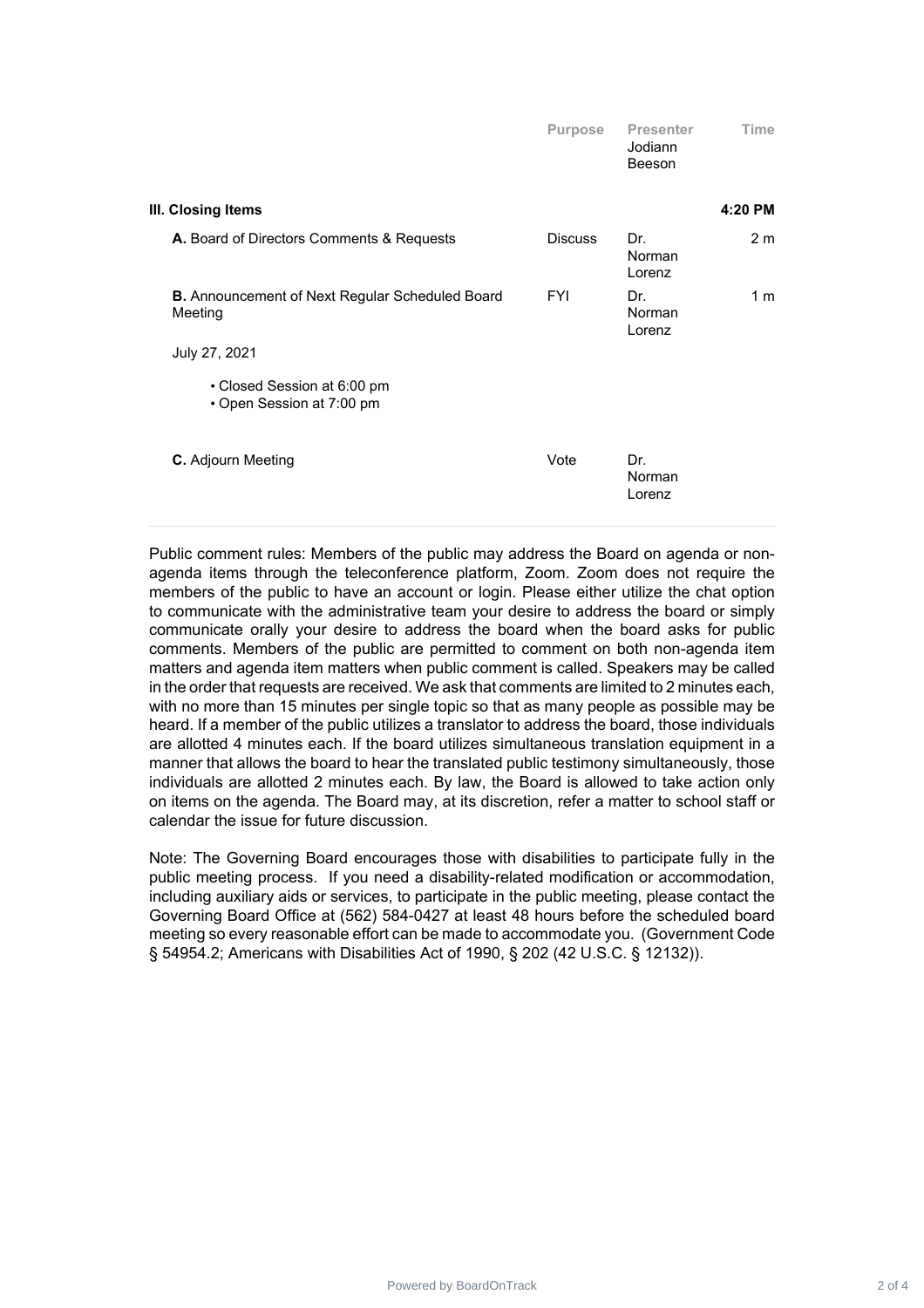# Cover Sheet

#### Discussion and Potential Action on the 2021-2022 Employee Handbook

**Section:** II. Operations<br> **Item:** A. Discussion **Purpose:** Vote **Submitted by:**

**Item:** A. Discussion and Potential Action on the 2021-2022 Employee Handbook

**Related Material:** Board Report on Employee Handbook July 2021.pdf Cottonwood Employee Handbook Redline (4846-4720-1777.v1).pdf

RECOMMENDATION:

**Recommendation: It is recommended the Board of Trustees accept the revised Employee Handbook as written.**